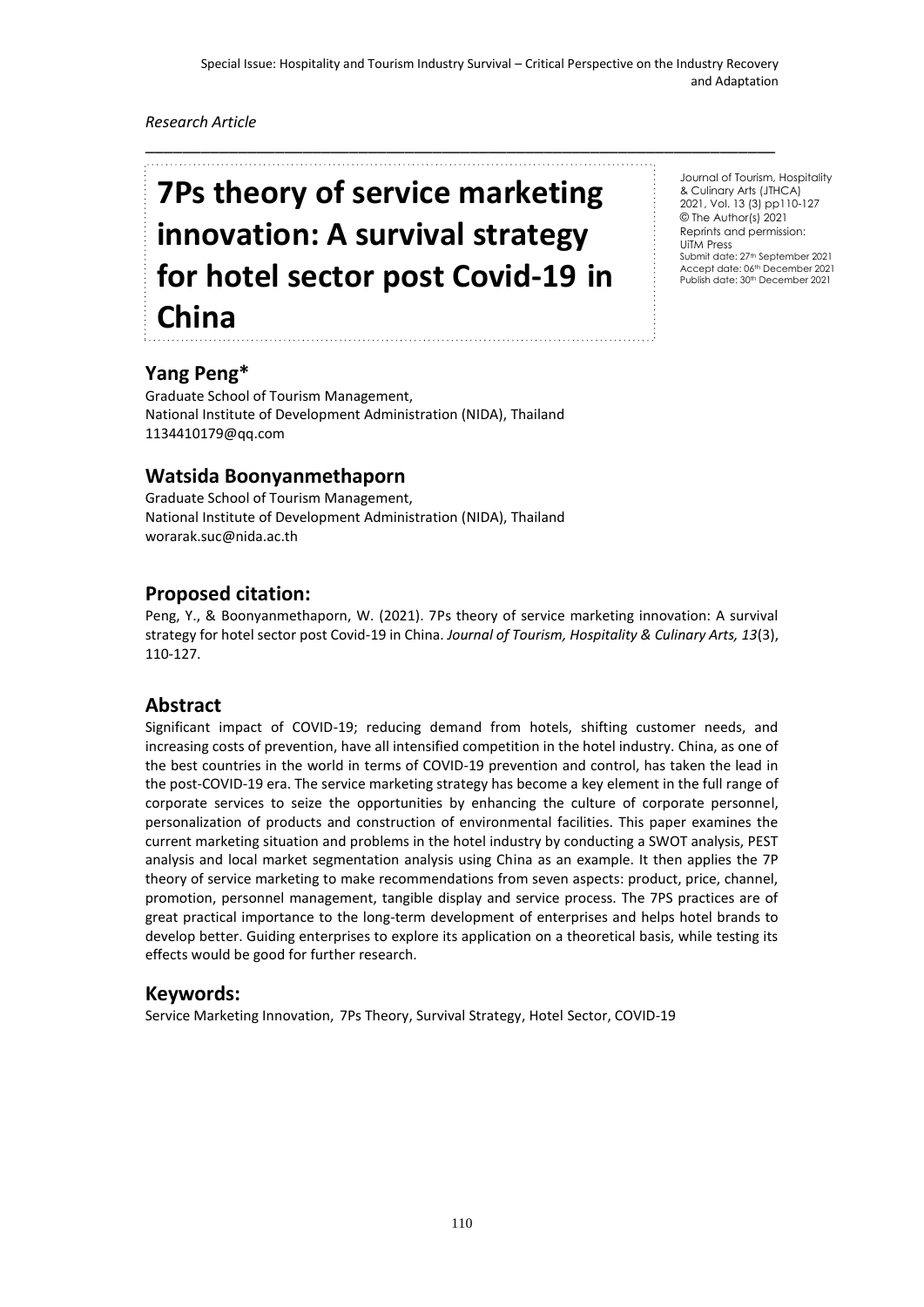# **1 Introduction**

As of 28 July 2021, more than 600,000 new people are being infected with the New Coronavirus every day in the world, and the New Coronavirus vaccine has limited ability to prevent the virus; over 100 people have also been infected with the delta virus in China in a matter of days. The post-COVID-19 period will be difficult to return to the pre-COVID-19 period in a short time. The hotel industry is a relatively vulnerable industry, which is sensitive to the emergence of major political, economic, military, public health and natural disaster emergencies in a country or region (Xia & Wang, 2021). Hence, the hotel industry will need to be prepared to live with the New Coronavirus for the long term, even though the industry's average profit margin is only about 2%, generally well below the cost of capital with a huge investment but the profitability is weak; a hotel has to have a room occupancy rate of 60% to be selfbalancing in terms of cash flow (Dong & Li, 2020).

Hotels are also labor and energy-intensive enterprises, contributing a large number of jobs, and the industry pays an average of around 30% of revenue for labor costs and 8%-12% for energy costs. With large hotel assets, low returns on investment, a large number of employees in post, and many fixed expenses, the hotel industry itself is not very resilient to market risks, and under the impact of the COVID-19, the fragile hotel industry will be vulnerable to huge reductions in revenue or even to zero in a largely shutdown situation. Even after the COVID-19, uncertainty about the COVID-19 in outbound destinations led people to travel less and get more work done locally (Xian, 2020).

For the world, China is one of the best countries in controlling the COVID-19, with only imported cases from outside the country and sporadic cases in isolated areas (Ma, 2020). It is already considered to be in the post-COVID-19 era, but after the COVID-19, the restrictions on entry and exit, the fact that people are getting used to and relying on online study and work, and the existence of concerns about travel destinations, these factors have led to a reduction in demand for hotels for a long time (Cao, 2020). And how can hotels develop better in a way that the market becomes smaller, only by accepting this new era, catering to the new needs of the crowd, developing more new industries besides accommodation and applying new technologies that are effective in preventing the COVID-19 in order to enhance their competitiveness and compress the operating costs of hotels (Cheng, 2020).

Pointed out here; the impact of COVID-19 on the rejuvenation of hotel sector is highly significant as stated aforementioned, service marketing strategies are traceable. The indispensability and importance of service in research maybe needed especially in the entire service process accompanying marketing; functional services and value services are considered from the beginning of product design (Gao, 2019). When the product is transferred, the service will be considered in maintaining customer relationships and will run through the entire customer life cycle (Mo, 2021). This study focuses mainly on the marketing activities of hotel sector, service should occupy a major position in marketing activities, and hotel enterprises should be committed to providing customers with effective service (Yuan, 2016).

In addition, service marketing is the key to the promotion of brand value; the analysis points out that compared with traditional marketing concepts, service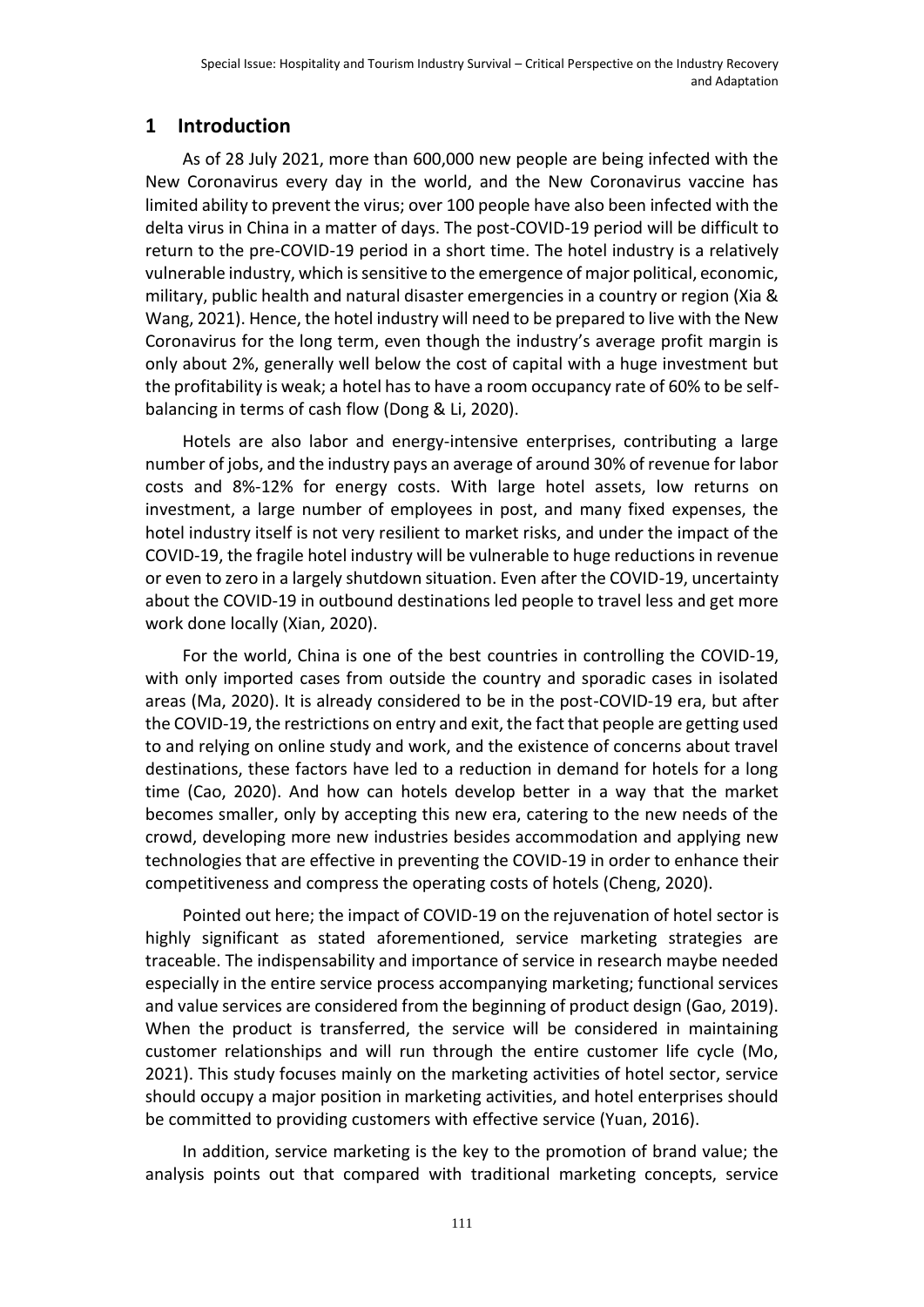marketing has more advantages in value chain construction and resource allocation (Fan, 2019). At the same time, marketing strategy are put forward to provide reference for the marketing management in the hotel sector, so the service marketing is very effective for the expansion of the value chain and the ultimate value creation during disruption. This paper aims to investigate the service marketing strategies, especially 7P's which is an essential tool for industrial survival to raise customer's awareness as the essence of reality during COVID-19 outbreak. Meticulous and in-depth documentary research on hotel service marketing, and published relevant research area are conducted. The study not only include marketing theories, methods and marketing approaches, but also the measures to improve hospitality's marketing management.

Combining the related theories of service marketing, this article firstly studies the marketing status and problems of hotel sector, with SWOT analysis, the advantages and disadvantages of the COVID-19 outbreak, and the local market segmentation. Then apply the 7P's theory of service marketing to provide suggestions from seven aspects: product, price, channel, promotion, personnel management, tangible display and service process. The finding will expand the research aims on service marketing strategy of hotel sector from the theory to practical implication, which can find its service marketing improvement counter measures while providing some feasibility theory reference for related researchers in this field. Many hotels have not systematically used theories for reference in the selection of marketing strategies. Most of them rely on the early experience of marketing directors, management teams and even peers to formulate marketing strategies.

# **2 Current Hotel Situation under COVID-19 Pandemic in China**

The outbreak of the New Crown COVID-19 in early 2020 has brought the world economy to its knees, with the tourism and hotel sectors, which are highly trafficked and crowded, bearing the brunt. With the exception of China and a few other countries, where the outbreak is better controlled and re gradually recovering (Wang, 2020). However, most countries are still struggling in the hotel sector although the global outbreak has improved compared to 2020, vaccination levels are also increasing. The United Nations World Tourism Organization (UNWTO) estimates that the global tourism and hotel industry will not return to normal until 2024; in the aftermath of the COVID-19, people have shifted their consumption philosophy, demand and behavior (Cao, 2020).

In China, for example, the China Hotel Association (2020) released an analysis report on the impact of the COVID-19 on the national hotel market in the first half of 2020. The report states that during the Chinese New Year in 2020, hotels nationwide lost an average of 67.81% of their business revenue compared to 2019, with 2.5% of hotels losing more than 90% of their business revenue. Occupancy rates decreased by 46.24% year-on-year. Large international hotel management companies suffered smaller losses compared to smaller hotels, reflecting the fact that mature management systems and proven marketing strategies are better able to withstand the risks posed by the COVID-19.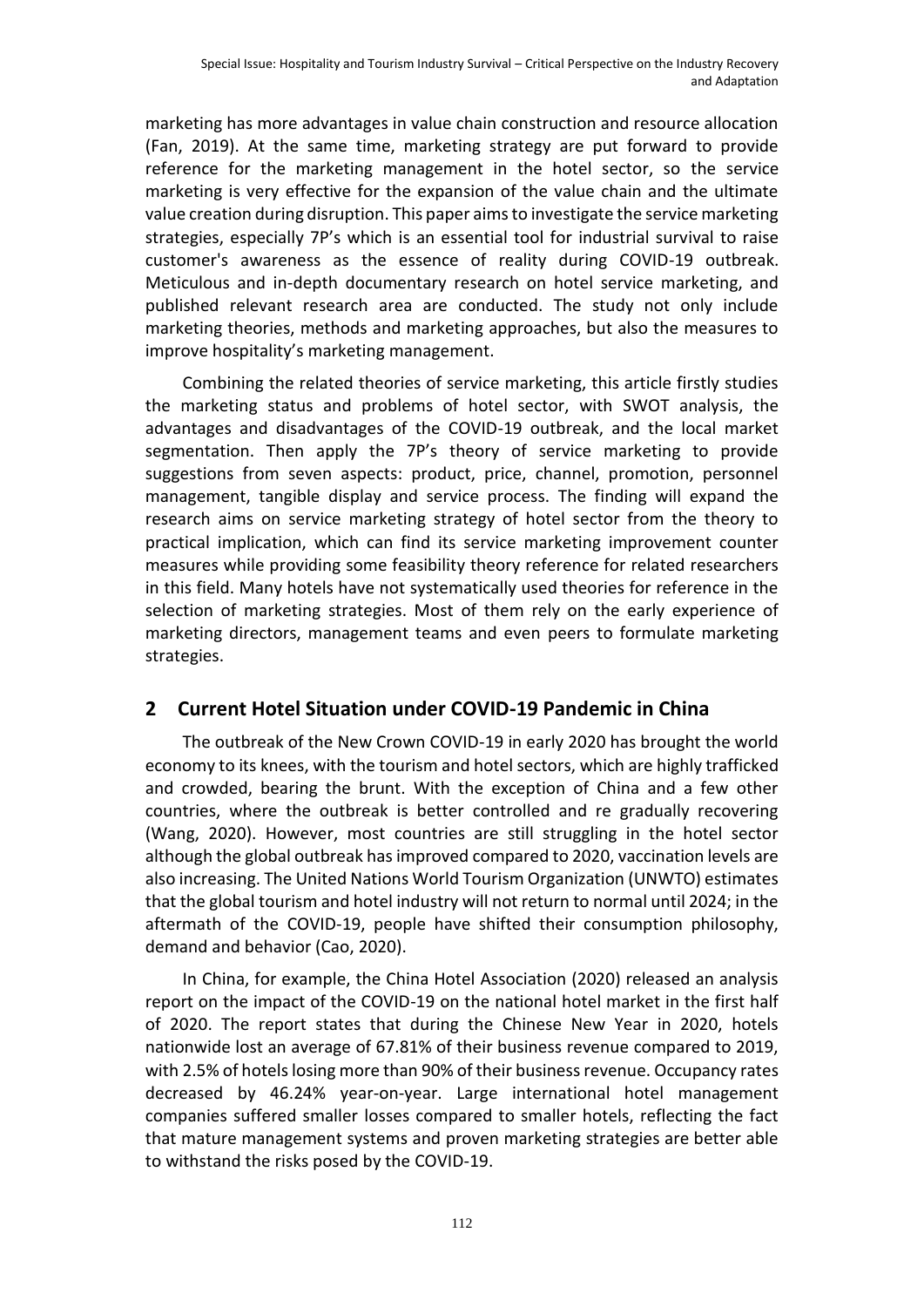The current state of the hotel industry is characterized by three main features: (1) Hotel closures are widespread, with the COVID-19 causing a total of around 2% of hotels worldwide to close permanently. The New Crown COVID-19 caused a sharp decline in hotel customers and many hotels were left without customers for long periods of time, which led to the closure of some smaller hotels because they could not make ends meet (Cameron, 2020). Even if they survived until after the COVID-19, many hoteliers were unable to continue their operations due to their own financial strength and the hotels eventually had to close down. There were also some hotel operators who knew that the development of the hotel industry would be very difficult in the post-COVID-19 era and therefore voluntarily chose to close down, which made hotel closures common (Yang, 2020).

(2) Before the COVID-19, the hotel industry had a very large footfall, but after the COVID-19 people avoided going out as much as possible with a significant reduction in the consumer base due to the COVID-19 prevention requirements and their own fear to go to a densely populated place like a hotel (Yuan, LI, & Wang, 2020). Even in the post-COVID-19 era, when the world's new crown COVID-19 as a whole is under control, there will still be places where there will be sporadic cases. It will take a long time before the last case is eliminated, so hoteliers have to be prepared to live with the virus for a long time.

(3) The development of the hotel industry is limited by the requirements of regular prevention and control of the COVID-19. As the COVID-19 has not been completely eliminated, the hotel industry still needs to implement some basic requirements for prevention and control of the COVID-19, such as the need for wider spacing distance between restaurant tables and regular disinfection of the overall environment, etc. While these requirements must be implemented, from the perspective of the hotel industry, nearly half of its internal business resources are not available and will remain idle for a long time in the post-COVID-19 era (Huang & Tian, 2020).

## **3 Research Background of Hotel Service Marketing**

The hotel industry research started early, and after a period of development, the hotel service marketing system has been relatively mature. The research on service marketing is mostly qualitative research; in 1974, the service research was conducted by Stanton and Lowenha with an in-depth analysis. Services can not only bring consumer satisfaction in using goods, but more importantly, they can meet certain additional needs of consumers (Mischel, 2016). Services are intangible and mostly occurs between consumers and enterprises, people form the memories, judgments, preferences and prejudices in the course of interaction so service marketing strategies are traceable. With the prosperity and development of service industries such as tourism and hotels, service marketing theory has been paid more attention (Sun et al., 2018).

Improving customer satisfaction and loyalty is the prerequisite for company development, services should occupy a major position in marketing activities. Companies should be committed to providing customers with effective service (He, 2019). In the service process, the customer's awareness is the essence of reality and service; customer satisfaction is the top priority of service. However, companies are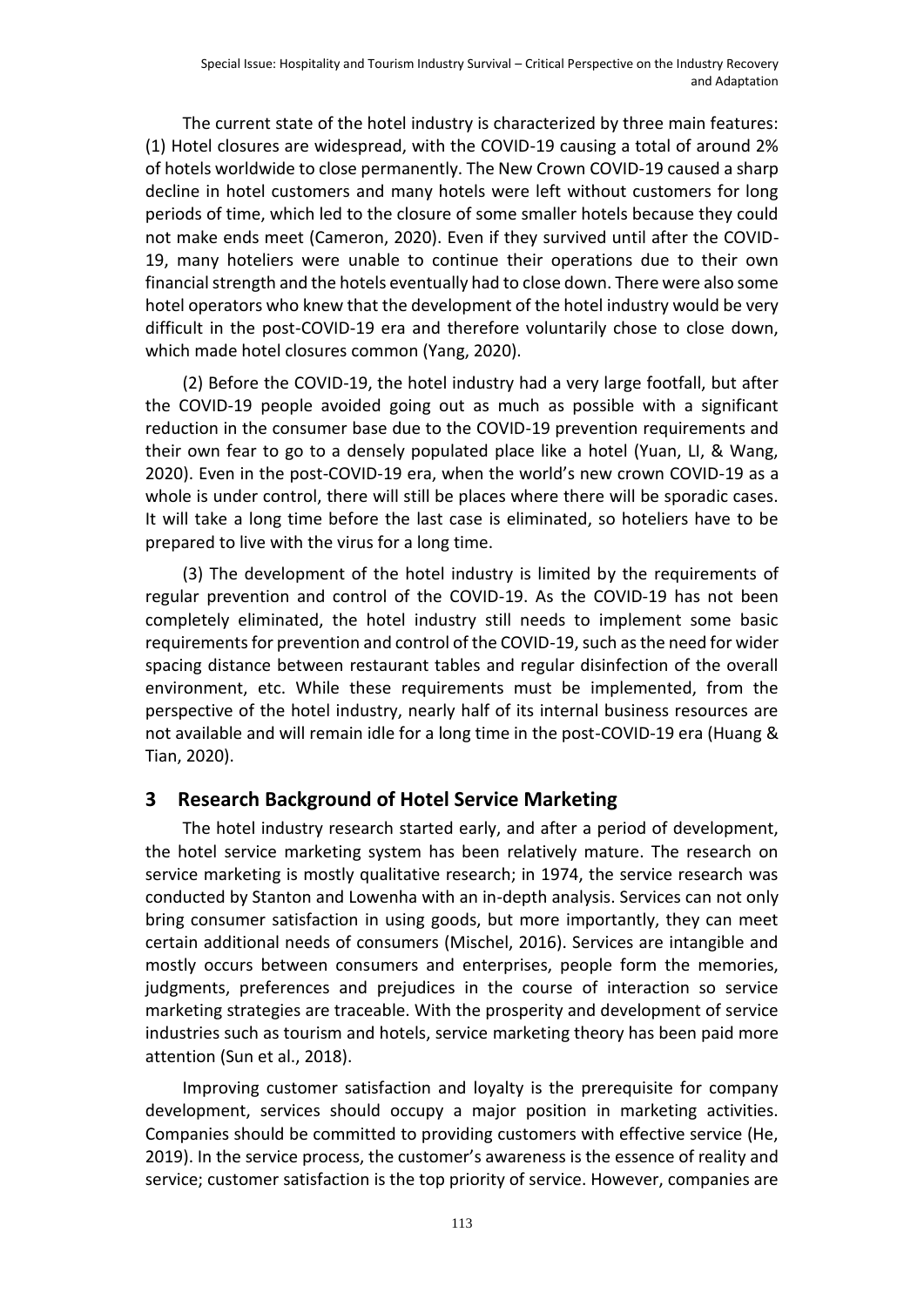divided into two types; the first type, called "product advantage" companies, is mainly rely on the production and distribution of products' quality. It does not pay much attention to the impact of services on companies and the needs of customers for services. On the contrary, the second type, "service-oriented" companies, for long-term development. The companies pay attention to service marketing, which response services to the needs of customers, they use services to drive production (Ban, 2021).

In addition to Merz, He and Vargo (2009), service marketing is the key to the promotion of brand value by building a strong brand effect, the companies must first recognize the importance of service marketing. If comparing the service marketing with traditional marketing concepts, it has more advantages in value chain construction and resource allocation. At the same time, service marketing is very effective for the expansion of the supply chain as the entry point and the ultimate value creation (Fan, 2019). Increasing customer satisfaction and customer loyalty, and realizing the value growth of the company, the hotels must establish good service marketing (He, 2019), to fully meets the needs of customers, attract and retain consumers as well as enhance brand competitiveness (Ban, 2021).

In the entire service process, accompanying marketing, functional and value services, which run through the life cycle of the product, are considered from the beginning of product design. When the product is transferred, the service is essential in maintaining customer relationships (Sun, et al., 2018). Moreover, now social media is influential and has a strong impact on the improvement of the hotel's service marketing level by making full use of consumers' social media, including mobile phone devices or other digital media, to share hotel products or Service, in order to expand the popularity of the hotel (Quach, 2017).

#### **3.1 Development of Service Marketing Concepts**

In the 1960s, service-marketing theory began studying, which has a long history of more than 50 years, and traced the earliest scholars who put forward the concept of service marketing. Professor John Rathmall is the first one proposing the concept of service marketing in 1974, and focusing on distinguishing the intangible and tangible products from a non-traditional perspective. His first monograph on service marketing came out in the same year; he intensively sorted out the connotation of service, which gave a basic service-marketing research paradigm. Later in 1983, Husky James Heskett carried out extensive research on service marketing, such as the impact of service quality on the satisfaction of ordinary consumers. The use of empirical analysis has proved that service quality factors play a huge positive role in influencing customer satisfaction, which has greatly promoted the development of service-marketing theory in applying to European and American context (Gao, 2019).

Since entering the 21st century, the theory and independent discipline of service marketing has blossomed; summarizing the process of service marketing from germination to development to maturity, it roughly experienced the following three stages; First, the initial stage during the 1960s and 1970s, service marketing was separated from marketing. Many concepts are still inseparable from the shadow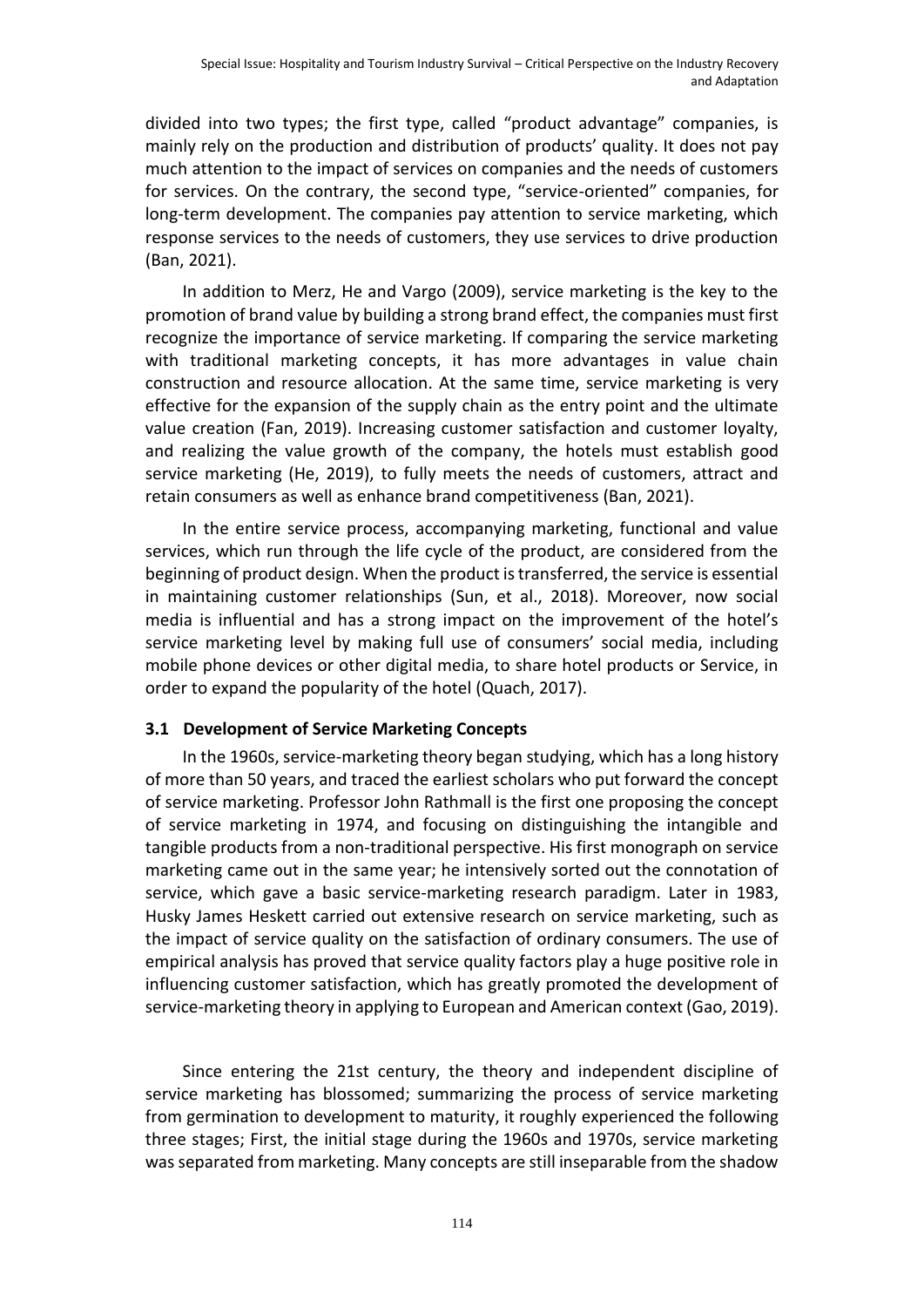of marketing, as always emphasizing the satisfaction of market needs, and no essence of service (Lu, 2013).

Exploration stage was the second stage in the 1980s, the service-marketing research in this stage has its own research paradigm and core research content. It has completely got rid of the constraints of marketing, while scholars have continued to make theoretical achievements in many aspects of service marketing; e.g. the impact of customer evaluation on service marketing, the classification of different types of service marketing according to the characteristics of the service, the level of service quality that customers can perceive, the degree of customer participation in the process of service marketing, etc., in the top international publications (Chen, 2015).

From the 1990s to the present, it is the third stage, namely breakthrough stage. The service-marketing research in this stage has reached its climax, which is reflected in a theoretical breakthrough and practical innovation of service marketing. The shortcomings of the traditional 4P-marketing mix are becoming more and more obvious. Scholars are beginning to think about which factors can be added to the service-marketing category, such as cost, convenience, and communication. At the same time, people as carriers, service processes and related tangible displays in the service process are included in forming the current 7P combination of service marketing (Yao, 2020).

#### **3.2 The Extension of Service Marketing to 7Ps Theory in the Hotel Industry**

Marketing efforts in the hotel industry are typically service marketing efforts; a service provided by the hotel. The 7Ps theory of service marketing is based on the 4Ps (product, price, place and promotion) theory of Booms and Bitner (1981), with the addition of the three 'service P's', namely: people, process and physical evidence, which were introduced in 1981. A more generally accepted definition is now given by marketing guru Carl. Albright suggests that "The core of service marketing management is service quality." As services vary greatly, there are differences in the perceptions of the service provider and the service recipient, which directly lead to differences in service quality. At the same time, more methods can be found in the service process strategy. In terms of tangible display, it also provides differentiated marketing strategies. Therefore, it is necessary to implement service quality management in order to improve customer satisfaction and reduce the complaint rate. Based on this view, service quality and consumer relations were first interpreted as objects of management (Mischel, 2016).

In contrast, others argue that the original definition of service marketing management was based on a service management perspective, but that definition did not actually reflect the commonalities in market theory research and consideration of business management strategies, nor does it distinguish between management science and service management (Cao, 2020). Philip Kotler defines a service as follows: "A service is any essentially intangible activity or operation that one party can provide to another party. The result does not lead to any ownership. In addition, a service may or may not be associated with a tangible product." Whereas service marketing defined by Kristin Gronroos as, "Service marketing is the concept of customer orientation, based on a full understanding of customer needs,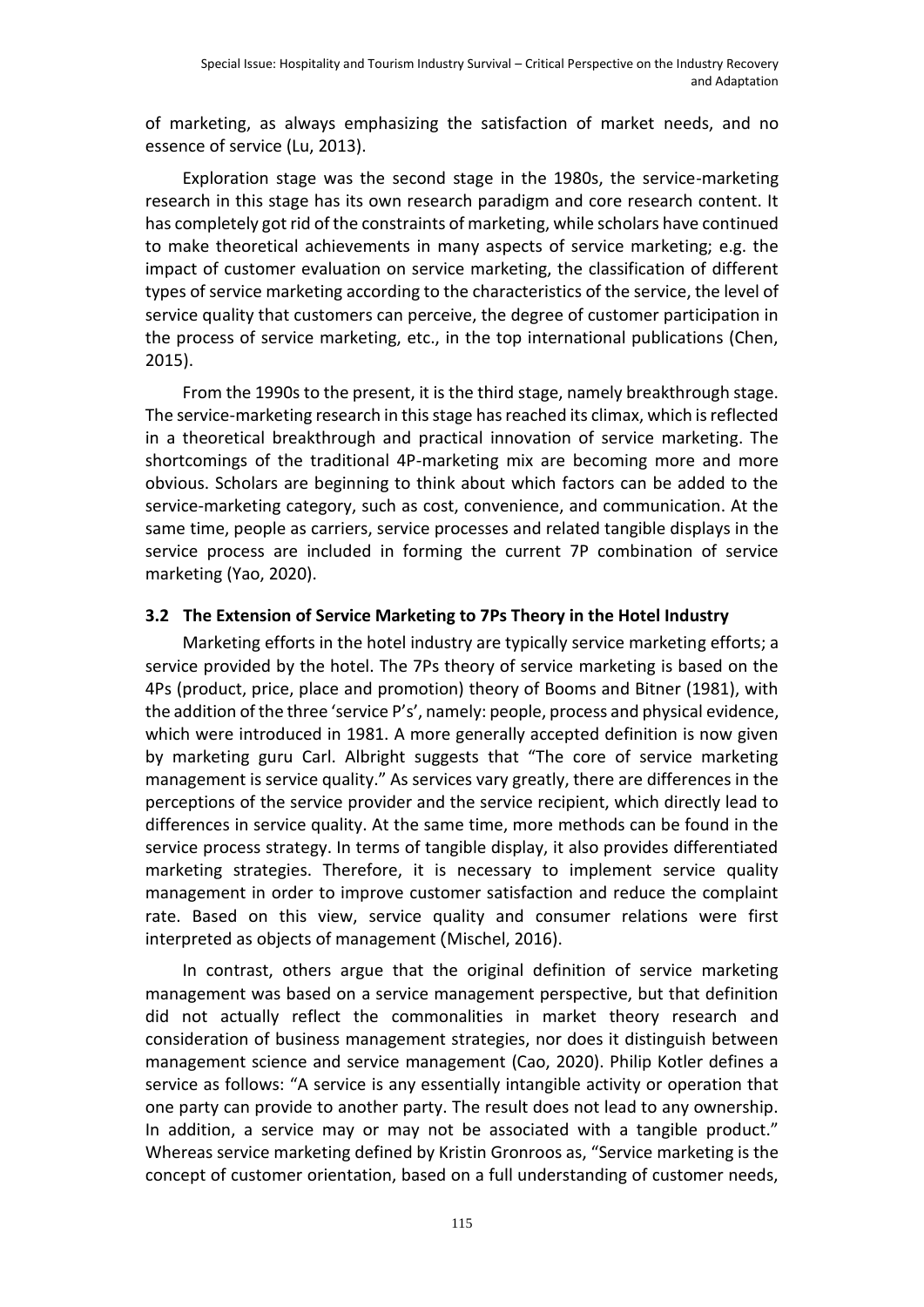and the satisfaction of customer demand for the consumption of service processes through mutual exchange and commitment and the establishment of interactive relationships with customers."



Figure 1: 7Ps theory

Service marketing in the hotel industry is really not limited to the points covered by the 4P theory, it is more about the development of personnel strategies. The ownership of the hotel has not been transferred to consumers, but has provided consumers with a series of services such as accommodation, catering, and entertainment. At the same time, more approaches can be found in service process strategy; differentiated marketing is also offered in terms of tangible presentation (Chen, 2015). The marketing mix of the 7Ps is product, price, channel, promotion, personnel, service process, tangible display as illustrated in Figure 1. The 7PS theory of service marketing strategy must be analyzed for the long-term development of hotel sector which has a very important practical significance (Gao, 2019). With the continuous improvement of people's living standards, higher requirements for service companies, a class of companies will have many well-known brands. However, how should most companies seize the opportunity in the fierce market competition, by improving the culture of corporate personnel, product personalization, environmental facilities construction to improve service details, has become a key element of a company's full-service marketing strategy (Lu, 2013).

# **4 Environmental Analysis: Post-COVID-19 Period in China**

China, one of the best countries controlling COVID-19, has entered the post-COVID-19 period in most areas, except for a few coastal and border cities where there are sporadic cases, and the hotel industry in China has gradually returned to normal since Labor Day on 1 May 2020 (Xian, 2020). This paper uses Chinese hotel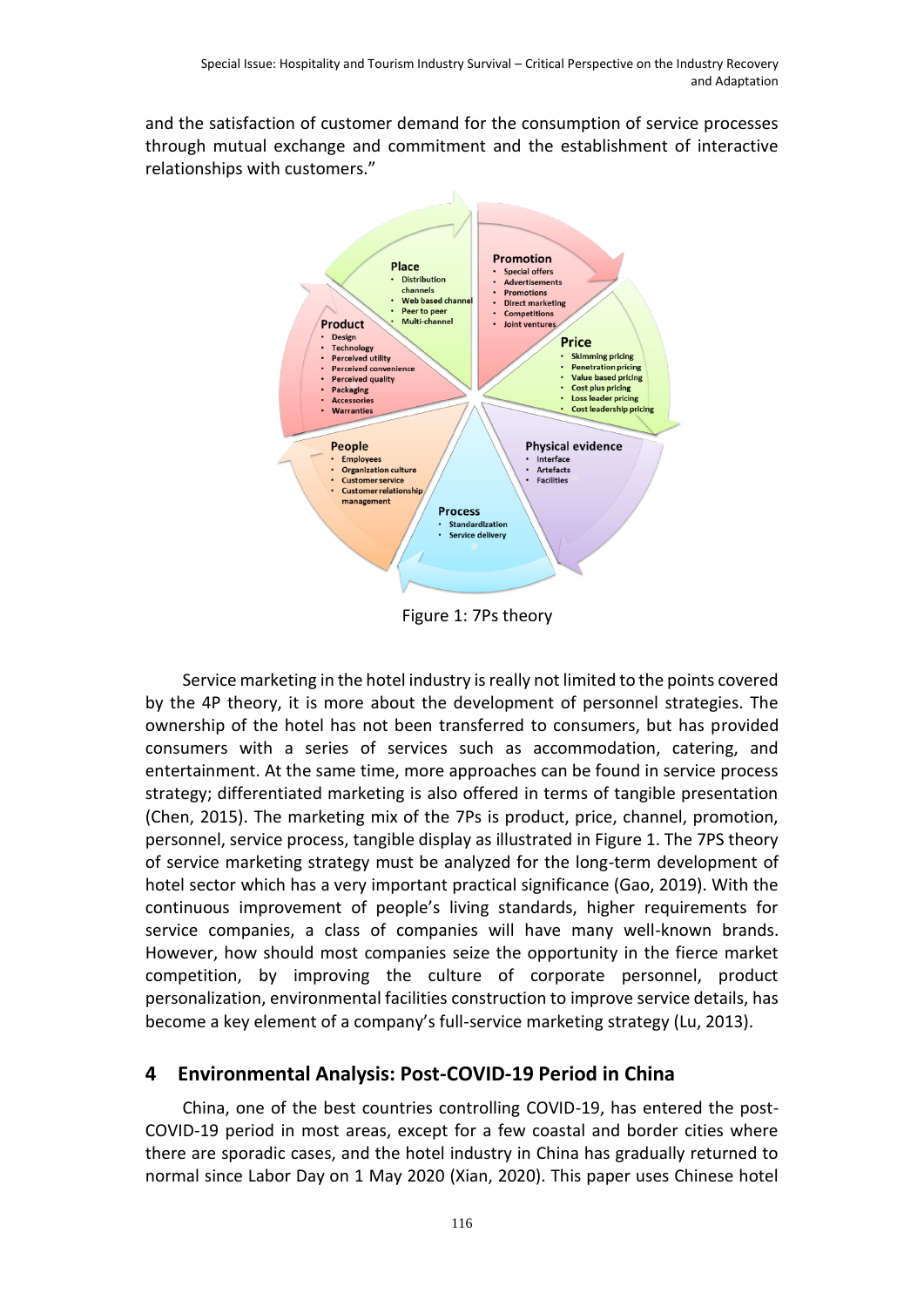industry as examples to show the situation of the post-COVID-19 era; a combination of SWOT and PEST analysis are employed to constitute service marketing strategies for post-COVID-19 period, also comparing the post-COVID-19 period with the period before 2019 when there was no COVID-19.

#### **4.1 PEST Analysis: Hotel Industry in China**

Politics: as a result of the new crown COVID-19, the governments of various countries enacted a series of policies to help the hotel industry and other sectors to overcome the difficulties, aiding in terms of taxation and COVID-19 prevention materials (Ifeng News, 2020). In China, the government introduced a series of policies and measures to resume work and production to ensure economic recovery, explicitly proposed various policy measures to reduce fees and taxes to help enterprises resolve their difficulties, and actively advocated various policies to stimulate consumption to promote consumption (Wang, 2020). Various cities in China have introduced various consumption promotion programs in order to actively cope with the impact of the COVID-19, stimulate residents' consumption potential and expand the scale of the consumer market, focusing on key consumption areas such as shopping consumption, food and beverage consumption, cultural tourism consumption, industrial products consumption, household services consumption, automobile consumption, exhibition consumption and digital economy consumption (Wang, Liu, & Hong, 2020). The relevant state departments have introduced relevant policies specifically for the hotel and tourism industry, which has been heavily affected by the COVID-19. Hotels should make good use of these policies and measures in conjunction with their own reality, and should also conduct comprehensive analysis of these policies and measures to fully grasp the policy direction, improve their own service marketing in a targeted manner, better meet the needs of various target consumer markets, and find business opportunities while coping with the crisis (Cao, 2020).

Economy: this year's Chinese government work report did not include a specific target for the annual economic growth rate, and also clearly stated that the central government at all levels should take the lead in leading a tighter life. All sectors have been hit to some extent in terms of production and operation, and China's economic development is facing unprecedented challenges (Zhang, 2021). However, China's market has huge potential and strong development momentum. Measures to protect people's livelihood, promote consumption and boost the market are strong, and some of the industries affected by the COVID-19 are recovering at a faster pace (Yuan et al., 2020). Therefore, hotels, as service-oriented enterprises, should, while striving to save themselves, be more responsive to the new external market environment and pay full attention to the recovery situation and changes in the consumer market in the various industries affected by the COVID-19 (Zheng, 2020).

Society: the new crown COVID-19 has changed people's production and life, people's consumer psychology has changed considerably, with more concern for safety and hygiene, more respect for a healthy lifestyle, and people who like to gather outside have adapted to living at home (Xia & Wang, 2021). Online ordering, community e-commerce and home-based services have become mainstream consumption methods. People used to like to show hotel through handshakes and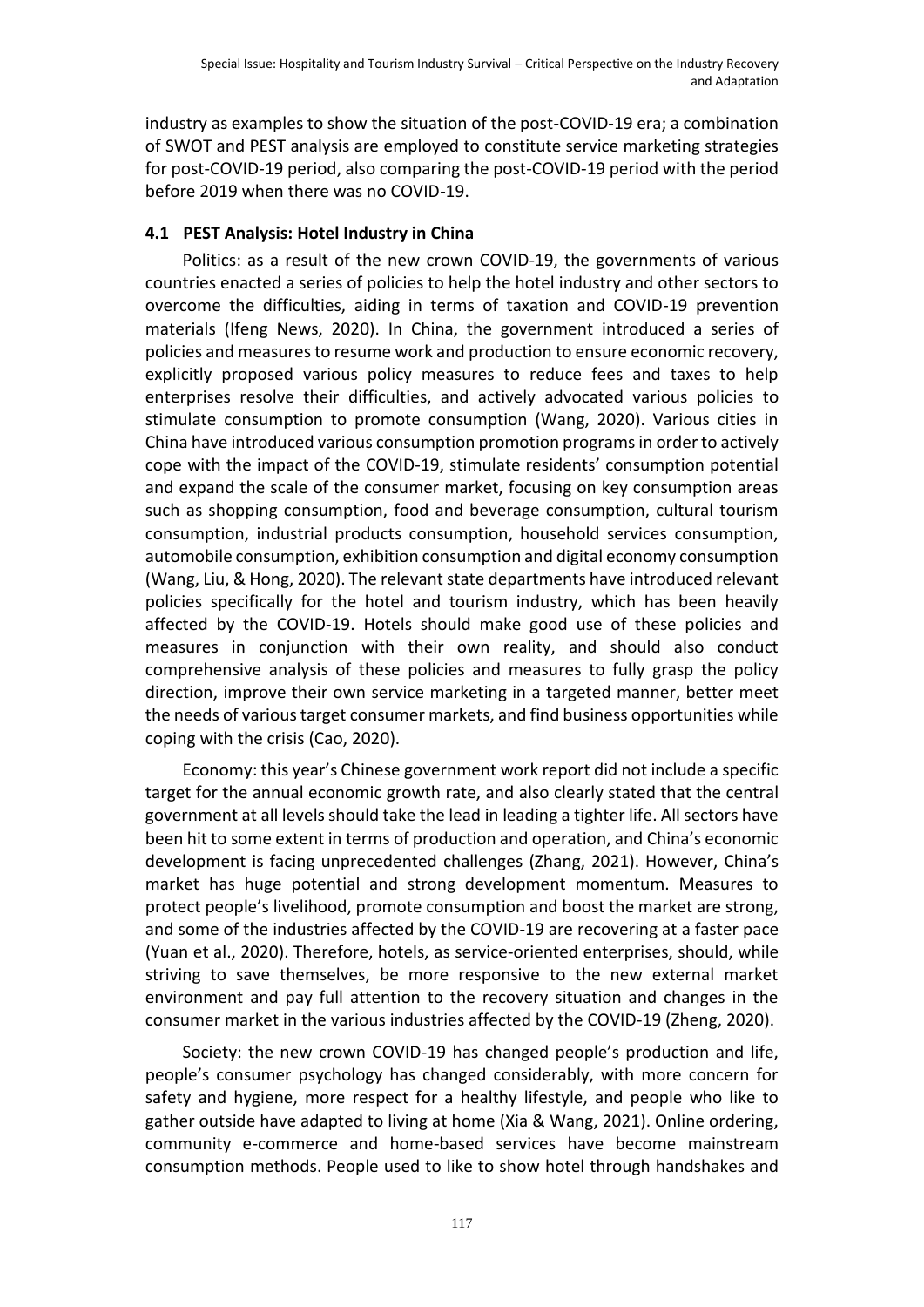hugs, and people also prefer intimate services. In the post-COVID-19 period, contactless services will replace intimate ones. Cloud conference, cloud office and cloud classroom become people's brand-new way of life (Zhang, 2021). Faced with the new consumer demand and consumption habits, hotels, as service-oriented enterprises, need to adjust their products, services and marketing strategies in accordance with these changes to cater for the new customer consumption demand after the COVID-19 (Wu, 2020).

Technology: with the use of 5G technology and the continuous progress of the information technology industry, new technologies such as the Internet of Things, big data and artificial intelligence have gradually entered people's lives. The emergence of new technologies such as contactless service, contactless delivery and new media marketing has made the use of high-tech products in hotels an inevitable trend, with intelligence, convenience and scenarios becoming the new choices for consumers (Jiang & Wen, 2020). Big data analysis has become an important tool for revenue management and accurate marketing. The development of self-media has made the phenomenon of net celebrities and celebrity live-streamers gradually become a new consumer fad. New media has added more possibilities to broaden hotel marketing channels. It is expected that in the near future, contactless services such as robot receptionists, facial scanning check-in and robot concierges will replace human contact services (Cheng, 2020).

#### **4.2 SWOT Analysis: Hotel Industry in China**

Strengths: the COVID-19 has accelerated the intelligence and technology of hotels. With the development of new technologies such as the Internet of Things, big data and artificial intelligence. Hotels have introduced intelligent check-in and robotic delivery. This not only reduces the risk of infection, but also reduces the hotel's manpower costs (Jiang & Wen, 2020). In addition, there is still a lot of room for private domain traffic to be tapped. Kang Wei, CMO of Shang Mei life Group, reminded that, in his opinion, the most valuable traffic for hotels is the hotel members. Some hotels in China have done very well with regional traffic this year in response to the impact of the COVID-19, such as some of Kaiyuan's resorts, which have made the most of the peripheral travel market, allowing the hotels to recover quickly. The large platforms in China need to focus on national traffic, a large number of companies should still be positioned in the region so that they can more easily operate well with private traffic. People are starting to get used to holidaying within a 300 - 500 km radius from home (Hai Bao News, 2020).

Weaknesses: the COVID-19 has caused severe damage to the hotel industry and capital has reduced investment in the hotel industry. Many hotel brands originally planned to go public in 2020 had to be postponed due to the reduction in investment. This added to the already cash flow shortage of hotels (Ma, 2020). As an investor, Zhu Min, deputy general manager of Fuli Group's Asset Management Centre, believes that they will now become more cautious in investing in a hotel. From the perspective of hotel assets, they will consider how to "exit" when they "invest" and how to close the loop of "investment, financing, management and exit". Over the past five years, F&B revenue growth has been sluggish, but food and beverage costs and labor costs have risen, resulting in a steady decline in F&B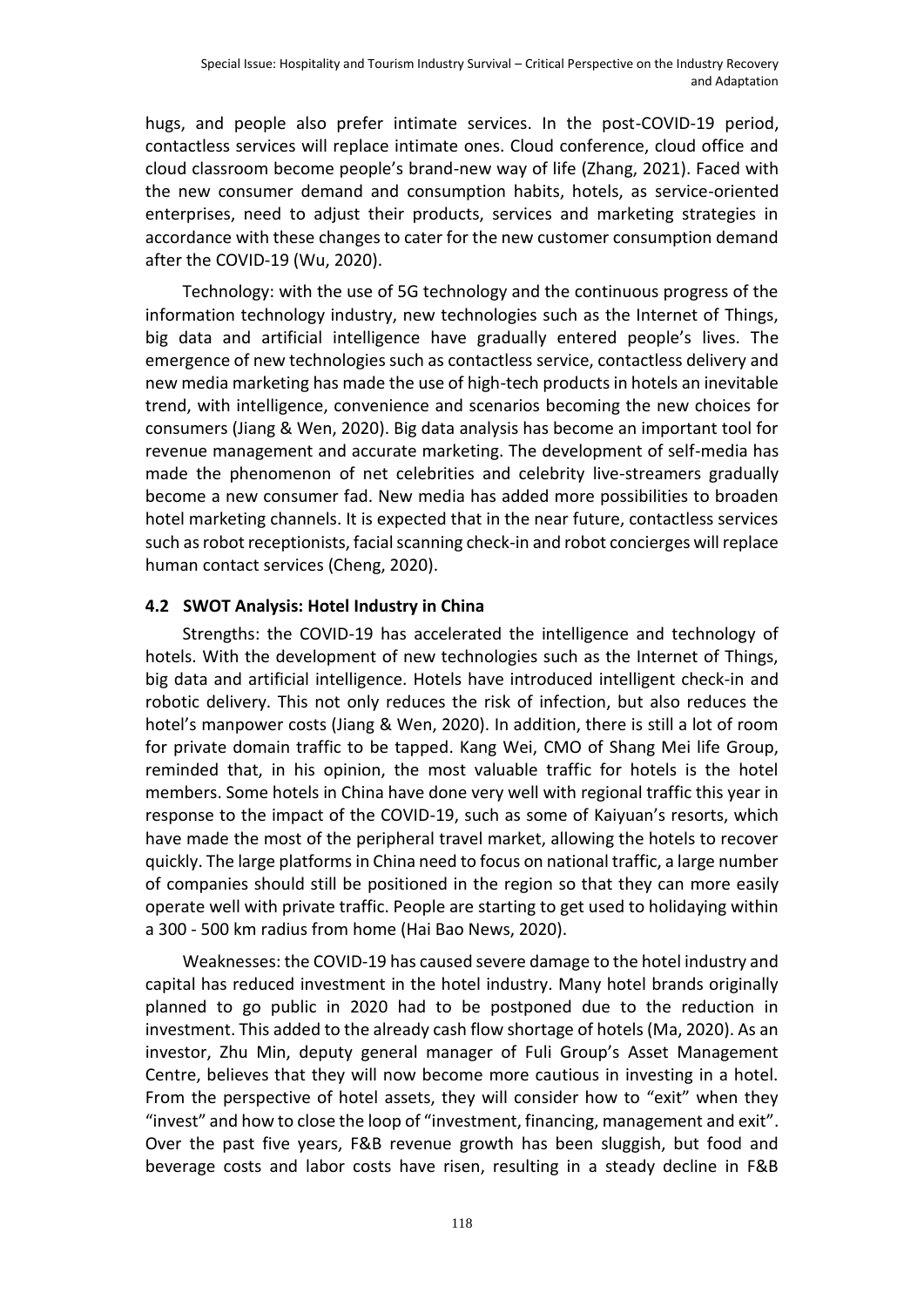operating margins. So, F&B efficiency still needs to be actively optimized in terms of average daily attendance per meal at the hotel's food and beverage facilities over the past five years, the Chinese Restaurant and the Specialty Restaurant, with the exception of the All Day Dining Restaurant, have remained at a low level for many years (Zhang, 2021).

Moreover, the hotel industry in China is facing increasing pressure; there is a need to think about how to achieve better profitability through a more effective approach to revenue expansion and cost control. In the post-COVID-19 period, hotels have to incur additional costs for COVID-19 prevention materials and manpower, such as taking the temperature of people entering and leaving the hotel, daily masks for staff, disinfection of all areas of the hotel including rooms, and disinfection of the hands of people entering and leaving the hotel (Xia & Wang, 2021). The increased spacing of tables and chairs in the hotel restaurant and the reduction in the maximum number of people that can be accommodated at a safe social distance have led to a reduction in hotel revenue, due to the control of entry and exit, at present there is almost no reception of foreign tourists, international business activities (Yang, 2020).

Opportunities: as a result of the impact of the COVID-19, the state has introduced a number of supportive policies to help hotels tide over the difficult times. For example, the announcement on taxation policies related to supporting the prevention and control of the new coronavirus COVID-19 issued by the Chinese Ministry of Finance mentions that the carry-over time for losses incurred by enterprises in the hotel industry, that has been increased from five years to eight years (Wang, 2020). The government and industry organizations stimulated consumption by giving vouchers and coupons to people in badly damaged industries and to boost the frequency of people's spending. It is difficult for outbound travel to recover in the short term, and people who originally planned to travel outbound can only choose domestic travel (Dong & Li, 2020).

China's domestic market has huge potential and strong development momentum, with strong measures to protect people's livelihoods and promote consumption, and to boost the market, and some industries affected by the COVID-19 are recovering faster (Yuan, et al, 2020). Therefore, as a service-oriented enterprise, hotels, while striving to save themselves, should be more responsive to the new external market environment and pay full attention to the recovery situation of various industries affected by the COVID-19 and changes in the consumer market (Cao, 2020). Using the communication channels of the new media to market the hotel; as young people who like to use mobile internet products become the main consumers of hotels, the publicity mode of traditional media is greatly reduced. It is very important for hoteliers to use new media as a communication channel (Ma, 2020).

However, it is important not to blindly follow the trend and blindly imitate another hotels' publicity. In this era where content is king, the only way is to study the characteristics of the hotel and tell the hotel story. Choosing the most appropriate entry point for publicity can only enhance the hotel's publicity. Yang Shibing believes that hotels should quietly and carefully study the new media on the market, as each medium corresponds to a different audience. Hotels themselves are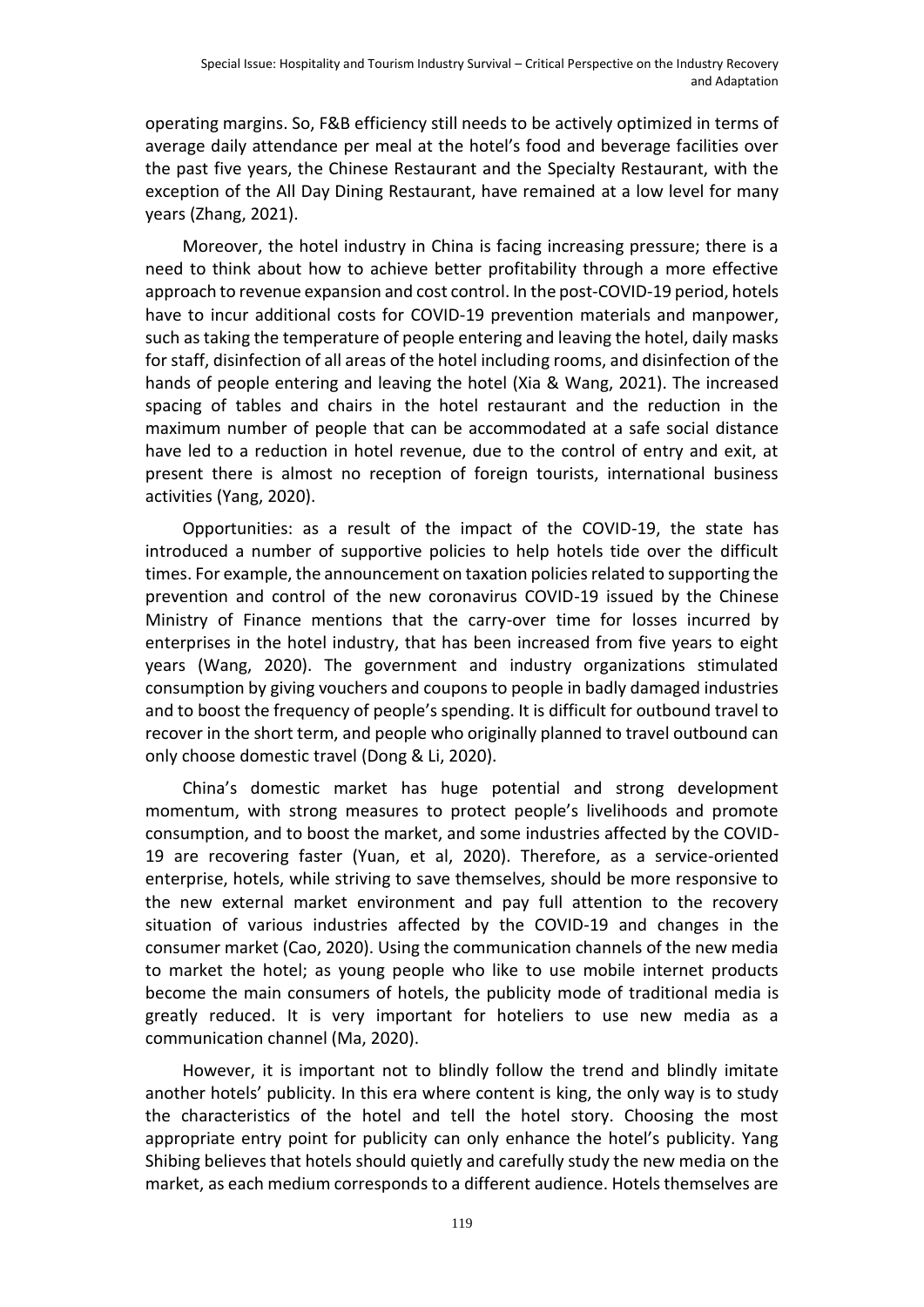a low-frequency consumer product, and the likelihood of impulse spending by audiences watching live streams is relatively low. And although the new traffic seems to be rampant, it is actually directed at some head enterprises, and it is very difficult for some new brand hotels to capture this wave of dividends immediately as latecomers (Yang, 2020).

Threats: the impacts of the COVID-19 has reduced the demand for hotel consumption and revenue compared to the previous period. For this major global public health event, the safety uncertainty of going out will force some people to cancel long-planned trips, and even for local consumption, mass gatherings of people in public places are still a risk. Consumers' perception that travel-related products are not a necessity, and that travel and leisure are only one of the activities to enhance their well-being (Dong & Li, 2020). Health and safety of life come first, therefore, reducing unnecessary consumption outside the home has become a rational choice for people during the COVID-19. The proliferation of cloud living and cloud conferencing has made it possible for people to fulfil their needs online, which was previously only possible offline (Pang, 2013).

Further reducing the need for out-of-home travel and hotel accommodation. Online ordering, community e-commerce and home-based services are becoming mainstream consumption methods. As a service-oriented business, hotels need to adapt their products, services and marketing strategies to meet the new customer consumption needs in the wake of the COVID-19 (Cao, 2020). However, there are still sporadic cases in some areas, and people are too uncertain about their destinations to travel long distances. The target market for the hotel industry is limited to the local and surrounding areas (Hai Bao News, 2020). As the market segmentation of the hotel industry becomes more and more detailed, the corresponding segmented consumer groups have higher and higher requirements for quality (Wang, 2020).

In addition to hardware facilities and prices, people attach more importance to experiential consumption. After the outbreak of the New Crown COVID-19, consumers have a lot of new demands for hotels in terms of current consumption trends (Yuan, et al, 2020). Based on SWOT analysis aforementioned, the new crown COVID-19 has hit the hotel industry hard, even in the post-COVID-19 period. However, there are greater more challenges with increased competition and operational pressure. To improve service marketing, hotels need to re-start with the 7Ps theory to develop their strengths, improve their weaknesses, seize opportunities and avoid external threats, which will help them to cope with new normal of services and demands in the post-COVID-19 era.

# **5 Adaptability of Hotel Sector in China: Post-COVID-19 Survival Service Marketing Strategy**

Product Strategy: customers are more concerned about safety and hygiene; *guest room product innovation* is considered, (1) in accordance with the requirements of the "China Hotel Room COVID-19 Prevention Self-Regulation Convention" and the "Code of Practice for Service and Safety Management in the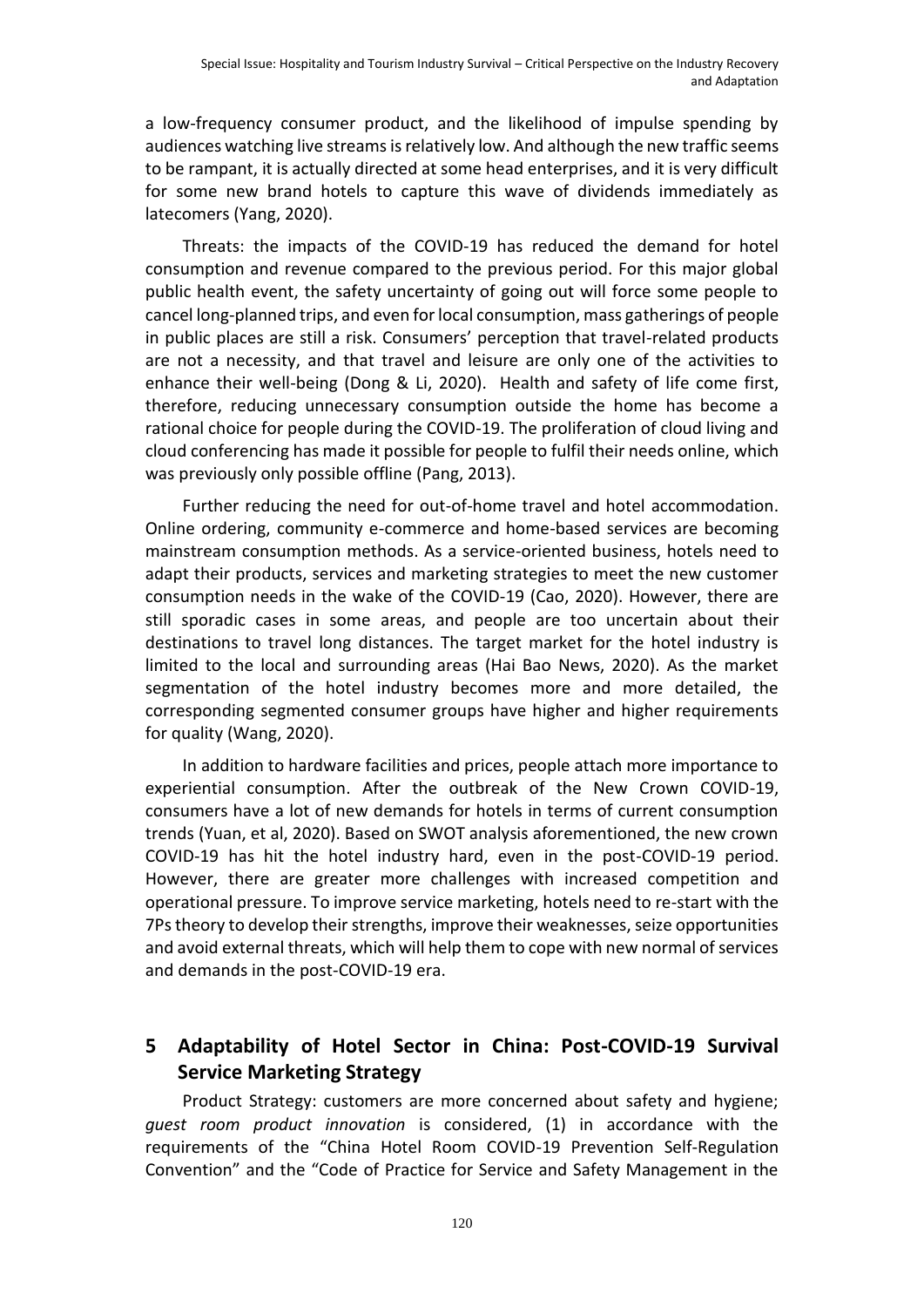Hotel Industry during the Period of New Coronavirus Pneumonia" and other documents, systems, plans, operating procedures and other technical specifications are formulated for customers from check-in to check-out, dining and conference services to meet the requirements of COVID-19 prevention, and safety and hygiene service standards are upgraded (Zhang, 2021); (2) in accordance with customer demand after the COVID-19, on the basis of providing "peace of mind" packages of COVID-19 prevention supplies such as masks and alcohol, the "mini bar" has expanded its own purchase channels and introduced quality business kits such as towels and cups to increase the added value of products. Hotels have made great efforts in enriching the connotation and extension of products (Dong & Li, 2020).

In regards to *catering product innovation* as customers are more concerned about hygiene, health and wellness; the dining style is changing from congregate dining to meal sharing, (1) give full play to the "White Lily" restaurant certification standard and the "White Glove Project" kitchen advantage, with the dining environment in the visualization of the kitchen, to convey to customers the "food safety kitchen" business concept; (2) in accordance with the COVID-19 prevention requirements, firmly to "raw seafood not to be eaten," and to "no raw seafood and no poultry and game are served on the table", so as to ensure that the food is green, safe and hygienic; (3) optimize the dining style of customers after the COVID-19, adopt the "meal sharing system" and "double chopsticks" service for banquet boxes, adjust the distance between the dining tables in the main hall and the dining tables. The service standards of "table setting" and "communal spooning" are clarified to ensure a safe and hygienic dining environment (Wu, 2020).

In the post-COVID-19 period, it will be difficult for the hotel's traditional main business income to return to the pre-COVID-19 level for a long period of time. It is necessary to develop new products of non-main business with "*a non-main product innovation*," around the hotel's characteristics in order to increase income, (1) the hotel should combine its own resource advantages by taking its main business as the basis, analyzing the hot social demands such as takeaway catering and online cars after the COVID-19, studying and launching new service products of quality such as door-to-door banquets, school meal preparation, property cleaning, laundry and concierge cars, etc., relying on the hotel's professional services, providing services that are not limited to traditional hotels such as hotel catering, accommodation and hotel conference service, and providing customers with competitive services and products (Dong & Li, 2020).

(2) make full use of local tourism and cultural features, relying on the hotel's professional chef team to produce local specialties to be sold in the hotel and on takeaway platforms with a combination of the hotel brand and local cultural features to produce cultural and creative products for sale; (3) In the post-COVID-19 period, management and service marketing strategies suitable for hotel development have become more important. Star-rated hotels should bring into play the advantages of their professional management over the years and carry out export management business for private single-unit hotels that are having difficulties in their operation, so as to supplement their main business income and add new profit points (Zhang, 2021).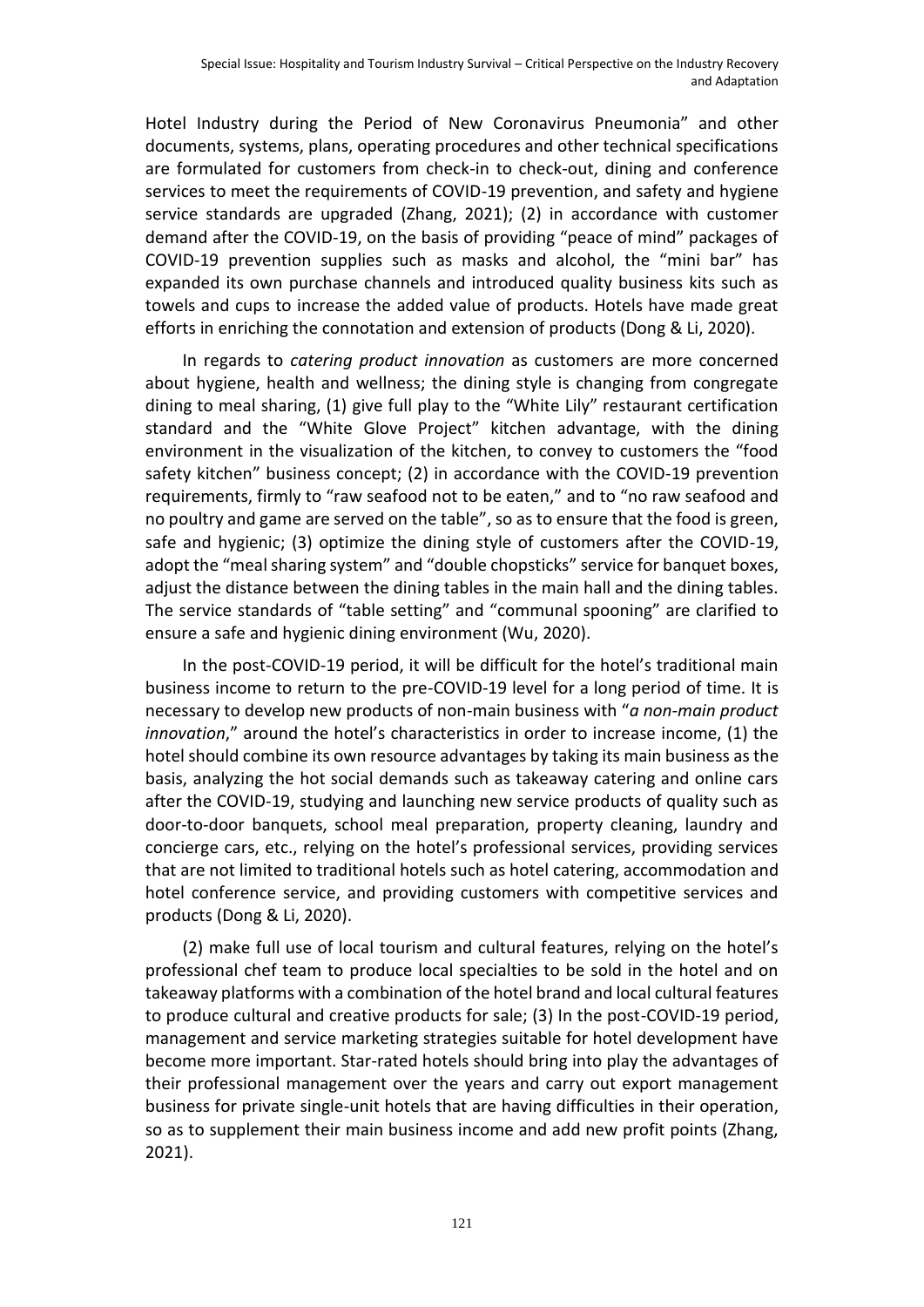Price strategy: price is one of the elements that customers are most concerned about for determining whether they would buy products and services. The hotel should develop a price system, that is in line with the supply and demand after the COVID-19, and initiate the reasonable relationship between cost and profit, which is important to grasp the market consumption situation of the hotel and achieve high quality and good price. Do not drink hemlock and blindly lower prices to survive. (1) according to the market segmentation, target market selection and market positioning of hotels after the COVID-19; a comprehensive analysis of the needs of the various types of consumer markets as well as scientific division of the price system of the various types of guest structure are essential to consider and re-design the entire price strategic system (Hao, 2019).

(2) analysis and research of the local hotel market competition pattern after the COVID-19 combined with the feedback of the post-COVID-19 consumer survey on prices, respectively, for agreement customers, casual customers, conferences, online booking platforms and other guest channels, to develop a competitive price system; (3) with the help of big data analysis and other revenue management software, combined with the development trend of the COVID-19, the collection of local meetings, exhibitions, festivals and other information, the use of good booking management regulation and price flexibility range to maximize hotel revenue (Xian, 2020).

Place strategy: the marketing channels for hotels have changed since the COVID-19; hotels typically used more traditional offline sales staff to develop new customers and maintain existing customers through offline visits. In the post-COVID-19 period, the marketing channels should be more inclined towards online marketing from traditional hotel booking systems and online travel agents (OTAs) to selfoperated direct marketing platforms under the role of new media; self-marketing is less costly, more sticky and easier to operate (Cao, 2020). Online marketing has less contact between hotel sales staff and outside personnel, effectively reducing the risk of infection among staff. Therefore, hotels should take full advantage of the new media trend to create their own self-marketing channels, prioritize the improvement of self-marketing promotions with concessions, timely use thematic promotional activities, invite weblebrities and live broadcasters for customer attraction and promotion of the hotel brand in order to improve the conversion rate of private domain traffic (Ma, 2020).

Promotion strategy: media publicity channels combined with promotional strategies can increase the exposure in the hotel market, which will not only enhance the competitiveness of the hotel, but also face greater competitive pressure in the post-COVID-19 period. It will bring more added value and will accelerate the impact of customer spending in the normal operation of the hotel (Wu, 2020). In addition, the hotel's cash flow problem caused by the COVID-19 in China has been solved to a certain extent through the "buy first, spend later" promotion strategy of pre-sale packages, meal tokens and room tokens. The bundling of non-main businesses with meal and room vouchers can expand the hotel's non-main businesses and increase customer spending. Therefore, hotels should make full use of product mix promotions, precision customer promotions, seasonal promotions and thematic promotion to increase their share of the market (Wan, 2019).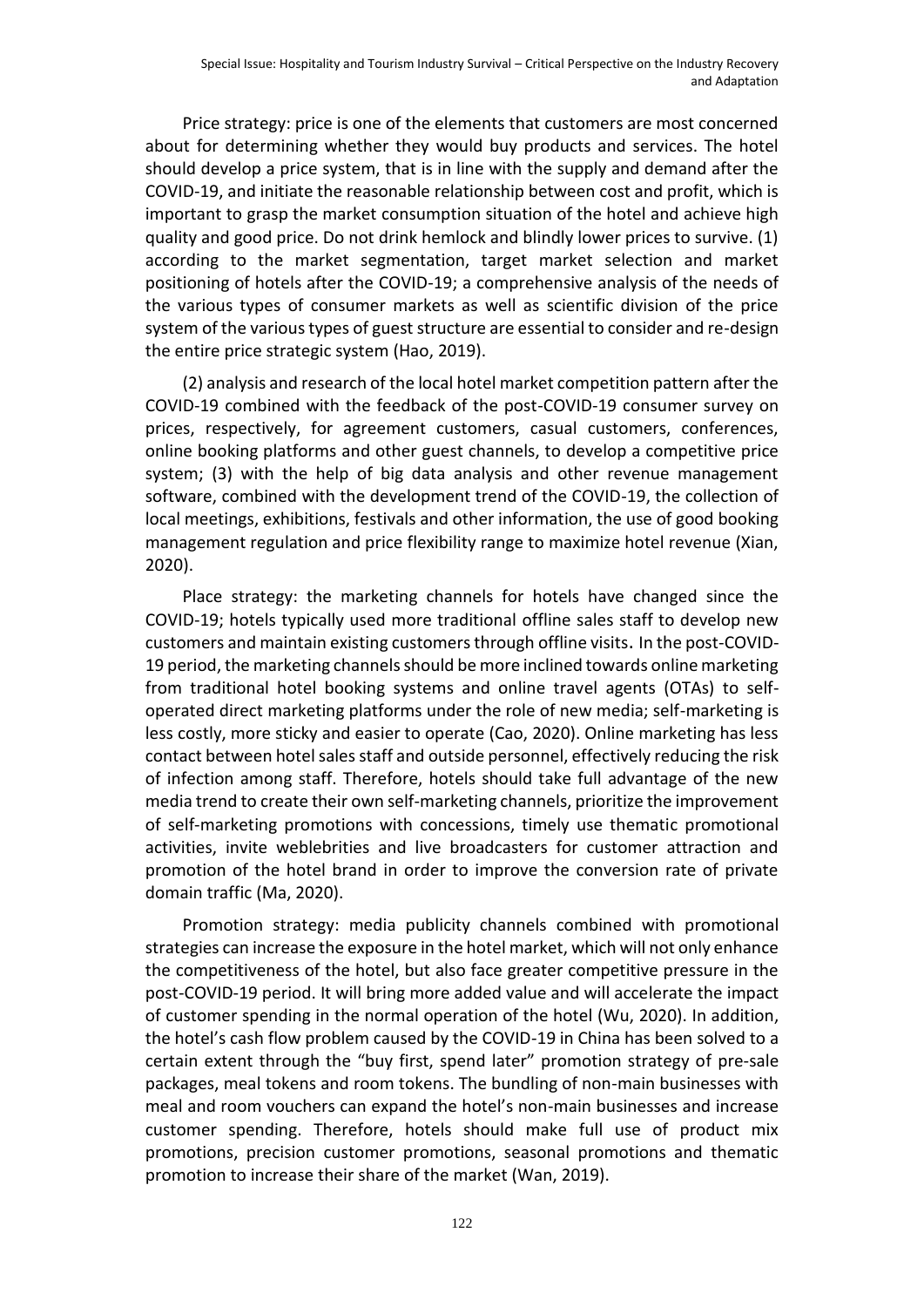People strategy: the occurrence of the COVID-19, some hotels actively assume social responsibility to fulfill the social image of a responsible industry, as being the government's new crown pneumonia COVID-19 isolation hotel. It establishes a better brand value and has positive effect on customers through the difficulties of the COVID-19 at the same time. Under perspectives of humanistic care, guiding the hotel staff to provide better service to customers in order to achieve internal customers to external customers value transfer and enhance the value chain of the hotel. Therefore, hotels need to fully recognize the importance of staff behavior and create a corporate culture that belongs to the hotel itself (Cheng, 2020).

Physical evidence strategy: The hotel's products are more in the environment and services; which consumers cannot directly perceive before purchasing the hotel's products. Therefore, hotels need to use a variety of media to convey the value of the hotel's products, to produce an effective impact on consumers and to realize consumers' desire to buy (Xia & Wang, 2021). In the marketing efforts of hotels in the aftermath of the COVID-19, various effective vehicles need to be used to fully demonstrate the safety, hygiene and health of hotel products. With the popularity of new media, hotels have richer channels to transmit information to the outside world, from traditional hotel web pages, OTAs and other picture displays, to short video displays. Therefore, full use of the new media platform is hotel advantage, with the help of public figures; hotel general managers and others to carry out live broadcasts or image promotion to enhance the credibility of hotel products and put the focus on the perceived experience for customers (Ma, 2020).

Process strategy: the outbreaks of the COVID-19 has changed the psychology and behavior of many customers receiving services; with warm and attentive intimate services being replaced by no-touch services. As customers are demanding higher quality and safety of services, hotels should (1) make corresponding adjustments to their service standards and revise their service systems and processes, so as to bring customers' service perceptions closer while appropriately achieving "concern without disturbance, affection without closeness" (Cao, 2020); (2) make full use of technology to provide a new service model that is contactless, fast and safe, with additional human infrared imaging detection equipment in the front lobby, self-service check-in machines, online smart hotel service miniprograms, restaurants providing online ordering and offline dining services, guest rooms equipped with intelligent robots for food delivery and delivery of goods, and conference rooms introducing cloud conferencing systems, etc., to accelerate the high-tech wisdom transformation and upgrading of hotels (Jiang & Wen, 2020).

## **6 Discussion and Conclusion**

The service marketing is a series of activities taken by companies in the marketing process to fully understand and meet the needs of consumers on the premise of marketing mix elements. Services really attract the attention of customers and not only bring consumers the satisfaction of using goods, but also more importantly, they meet certain additional needs (Ma, 2020). What really matters is the customer's perception and evaluation of the entire service process, hence, customer satisfaction is the top priority of service (H. Y. Wu, 2020). How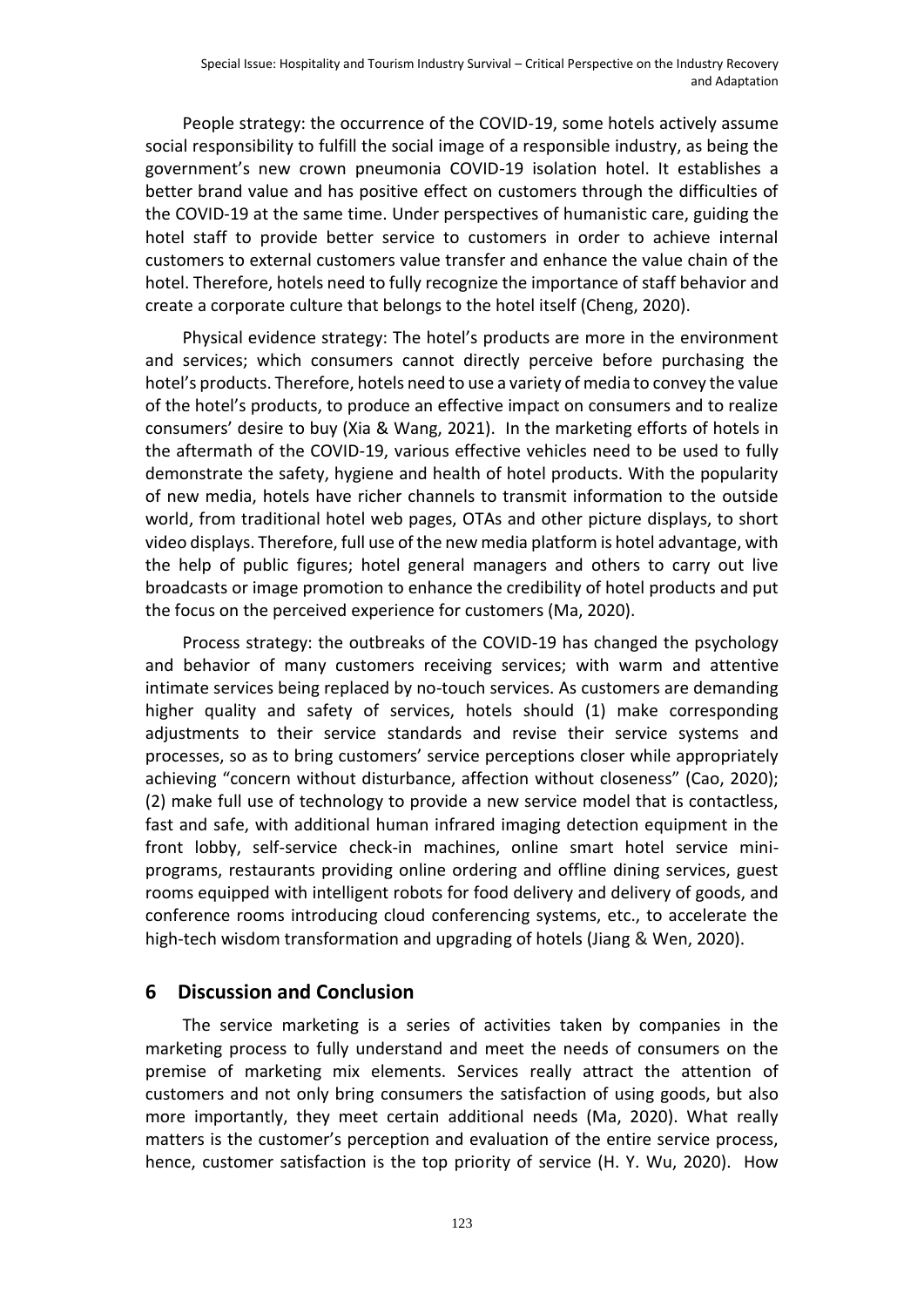should most hotel enterprises seize the opportunity in the fierce market competition to improve their service details and the culture of corporate personnel, product personalization, environmental facilities construction, etc.? Which has become a key element of a company's full-service marketing strategy in the post-COVID-19 period?

The new crown COVID-19 has had a huge impact on the hotel industry; to make the hotel recover as soon as possible, after the COVID-19 requires the hotel to develop a suitable service marketing strategy and make good use of technology innovation (i.e. short videos, live streaming and other promotional media) in order to provide quality contactless services and become an intelligent quality hotel (Zhang, 2021). To adjust a service marketing strategy and to improve the 7P theory's 7 aspects for hotels in the post-COVID-19 era; (1) hotel products, pay more attention to the first safety by developing online and door-to-door services and carrying out local special products sales business; (2) price, grasp the market consumption situation of the hotel after the COVID-19 and achieve high quality and good price; do not drink hemlock and blindly lower prices to survive; (3) channels, gradually shift from offline marketing to online marketing e.g. making full use of short video platforms, live streaming platforms and other channels to promote marketing etc.

(4) promotions, make full use of product mix promotions, precise customer promotions, seasonal and seasonal promotions and thematic promotion promotions to increase their share of the market; (5) personnel, fully recognize the importance of staff behavior and create a corporate culture that belongs to the hotel itself; (6) tangible display, make full use of the new media platform, with the help of public figures, carry out and live broadcast with goods or image promotion, to improve the credibility of the hotel's products and put the focus on the perceived experience for customers; (7) service process, be more rigorous in grasping the proportion of service, so as to "pay attention but not disturb, affection but not close".

The finding of this study will expand the research aims on service marketing strategy of hotel sector from the theory to practical implication, which can find its service marketing improvement counter measures while providing some feasibility theory reference for related researchers in this field. If the actual situation of the hotel sector post COVID-19 is organically combined with the marketing strategy theory, the enterprises will be guided to explore its application on the basis of theory, and its effect will be also tested at the same time would be good for further research. It can form a systematic research on hotel service marketing, which is an extended research on the application of marketing theory in specific industries and companies. It has certain research significance and value.

Many hotels have not systematically used theories for reference in the selection of marketing strategies. Most of them rely on the early experience of marketing directors, management teams and even peers to formulate marketing strategies. Though this finding of this study, the 7PS theory has very important practical significance for the long-term development of enterprises. With the continuous improvement of people's living standards and affected of COVID-19 regulations, higher requirements are placed on service companies, and a type of company will have many well-known brands. In the post-COVID-19 period, with the improvement of people's requirements for hotels and the intensification of competition among hotels, mature and suitable hotel marketing strategies are becoming more and more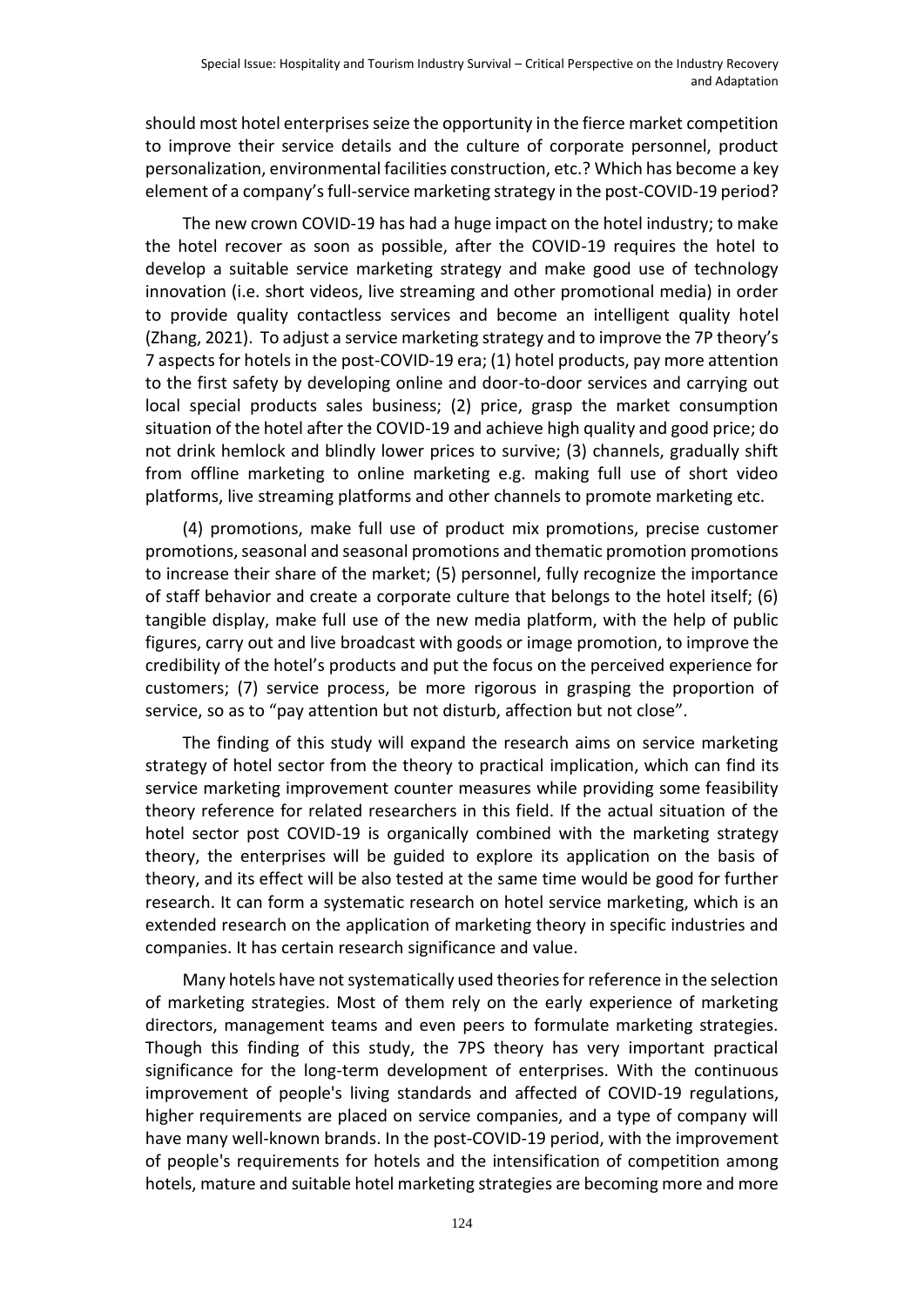important. Hotels which can do well in-service marketing and improve in seven aspects of 7Ps theory can develop better in the post-COVID-19 period. People will research on the field of hotel service marketing more and more.

## **7 About the authors**

Yang Peng, he is a graduate student at Graduate School of Tourism Management, National Institute of Development Administration (NIDA), Thailand. Her research interest focuses on service marketing, service behavior, customer service quality, and customer experience.

Watsida Boonyanmethaporn, she is an Assistant Professor in Tourism and Hotel Management and Associate Dean for Planning and development at Graduate School of Tourism Management (GSTM), National Institute of Development Administration (NIDA). Her research interest focuses on service marketing, service behavior, customer service quality, and customer experience.

# **8 References**

- Ban, C. X. (2021) "Analysis of Haidilao Service Marketing Model under COVID-19 Situation and Suggestions for Improvement". *Market Modernization*, (7), 54-56. DOI:10.14013/j.cnki.scxdh.2021.07.020.
- Booms, B.H. and Bitner, M.J. (1981), "Marketing strategies and organization structures for service firms", in Donnelly, J.H. and George, W.R. (Eds), *Marketing of Services*, American Marketing Association, Chicago, IL, pp. 47-51.
- Cameron, S. (2020, May 6). Global Hotels Will Lose Just 2 Percent of Supply Permanently Because of Coronavirus: Report. *SKIFT TAKE*. Retrieved from https://skift.com/2020/05/06/global-hotels-will-lose-just-2-percent-of-supplypermanently-because-of-coronavirus-report/.
- Cao, Z. (2020). Thinking of Hotel Service Marketing Strategy in Post-COVID-19 Period. *Marketing Management*, (22), 69-71.
- Chen, Y. H. (2015). The research about Bangkok SHANGRI-LA hotel service quality management strategy. *published Master's dissertation*. Guangxi university, Nanning.
- Cheng, D. (2020). Development Dilemma and Countermeasures of Post-Hotel Industry in COVID-19. *Chinese Commerce*, 6, 17-18. DOI:10.19699/j.cnki.issn2096- 0298.2020.11.017.
- Dong, L., & Li. Q. J. (2020). A Study on China's Tourism Development Problems and Countermeasures under the Influence of Novel Crown Pneumonia Epidemic. *Journal of Weinan Normal University*, 35(12), 16-23. DOI:10.15924/j.cnki.1009- 5128.2020.12.004.
- Fan, L. F. (2019, October). How to improve the target achievement rate of service marketing activities. *MANAGEMENT DIAGNOSIS*, p.18-22.
- Gao, H. (2019). Research base on 7Ps theory of Service Marketing Strategy of Holiday Inn Resort Mingyue Mountain. *Unpublished Master thesis*. Lanzhou University of Technology, Lanzhou.
- Hai Bao News. (2020, December 26).*How should the hotel industry develop in the post-COVID-19 period*. Retrieved from https://w.dzwww.com/p/7456320.html.
- Hao, X. Y. (2019, February). Analysis on the Function and Practical Strategy of Service Marketing in Marketing. *Journal of Circulation Economics*, pp. 5-7. DOI: 10.16834/j.cnki.issn1009-5292.2019.26.002.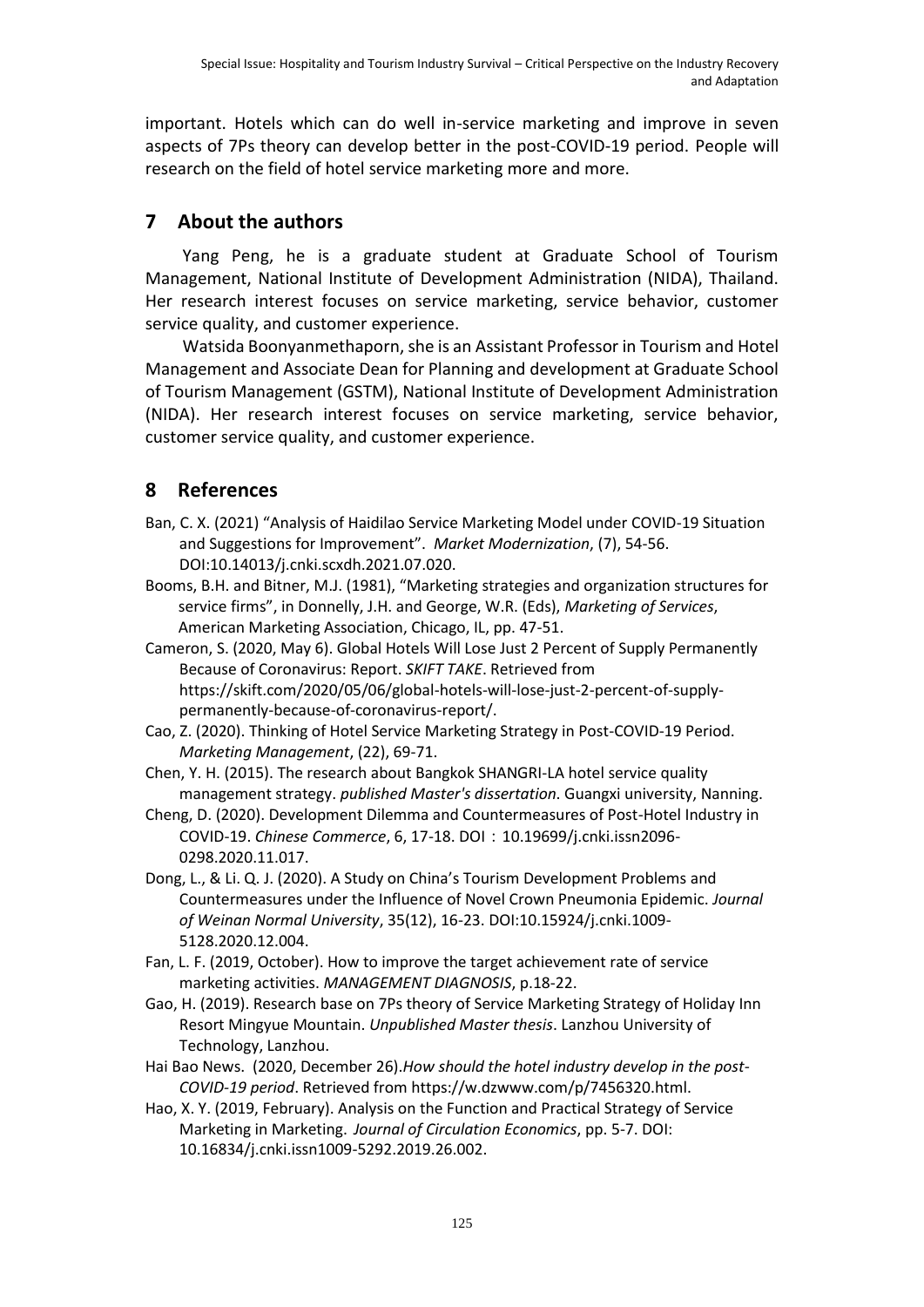- He, Z. W. (2019). Application Analysis of Customer Satisfaction Theory in Hotel Management. *Journal of Modern Economic Information,* p.166.
- Huang, A., & Tian, L. (2020, Aug 5). International and Domestic Research Progress of Planning Issues and Responses in the Post-COVID Pandemic. *Journal of Human Settlements in West China*, 35(5), 7-17. DOI: 10.13791/j.cnki.hsfwest.20200502
- Ifeng News. (2020, March 23)*. A list of epidemic prevention measures in countries around the world: from being lucky to strictly guarding against death.* Retrieved from https://ishare.ifeng.com/c/s/7v4s8TTtMID.

Jiang, Y. Y., & Wen, J. (2020). Effects of COVID-19 on hotel marketing and management: a perspective article. *International Journal of Contemporary Hotel Management*. *32*(8), 2563-2573. DOI 10.1108/IJCHM-03-2020-0237.

- Wang, L. C. Liu, J. J., & Hong, Y. (2020). Evaluating the Stimulus Effect of Consumption Vouchers in China. *Economic Research journal,* (17), 1-6.
- Lu, P. (2013). *The Research on the Services Marketing Strategy of 7Days Inn*. Unpublished Master thesis. Hunan university, Changsha.
- Ma, J. (2020). Research on Marketing Innovation of Hotel Industry in Post-COVID-19 Era. *SHANGYE JINGJI*, 7, 99-112;
- Ma, X. J. (2020, March 27). under the impact of the COVID-19. how should the hotel industry look at the future competition?. *new media: explosion rules,* Retrieved from [https://www.sohu.com/a/440279325\\_651431;](https://www.sohu.com/a/440279325_651431)
- Merz, M. A., He, Y., & Vargo, S. L. (2009). The evolving brand logic: a service-dominant logic perspective. *Journal of the Academy of Marketing Science*, *37*(3), 328-344.
- Mischel. (2016). Research on the Service Marketing Strategy of Bayangol Hotel in Mongolia. *Unpublished Master thesis.* Liaoning University, Liaoning.
- Mo, X. Y. (2021). Research on the Integration of Supply Chain Management and Customer Relationship Management. *Trade Fair Economy*, 2021(14), 69-71. DOI: 10.12245/j.issn.2096-6776.2021.14.22;
- Pang, Y. Y. (2013). Social fission, a new model of e-commerce marketing. Journal of Internet Finance, (1), 76-77.

Quach, J. (2017). Socal media marketing in the hotel industry: trends and opportunities in. *HVS Global Hospital Report*, 17, 13-19.

China Hotel Association. (2020). Report on the Impact of COVID-19 COVID-19 on the Trend of China's Accommodation Industry.

Sun, X. L., Lin, B. S., & Gao, J. (2018). A review on the quality assessment of tourism experience: advances, elements and prospects. *Human Geography*, 33(1), 143-151. DOI: 10.13959/j.issn.1003-2398.2018.01.019

- Wan, L. L. (2019). The status quo and suggestions of online marketing in China's hotel industry from the perspective of long tail. *Business Economics*, (4), 64-66.
- Wang, J. X. (2020). Dilemma of Hotel Industry under COVID-19 and Countermeasures in Post-COVID-19 Period. *JOURNAL OF ANHUI VOCATIONAL AND TECHNICAL COLLEGE*, *19*(2), 42-45.
- Wu, H. Y. (2020, May). Influence and Enlightenment of COVID -19Epidemic on Chinas Hotel Industry. *JOURNAL OF HEILONGJIANG UNIVERSITY OF TECHNOLOGY*, *20*(5), 13-18. DOI:10.16792/j.cnki.1672-6758.2020.05.003.
- Wu, M. (2020). On Promoting Separate Dining System in Chinese Restaurants after NCP. *Journal of Sichuan Tourism College*, (4), 20-23 .
- Xia, B. Q., & Wang, J. X. (2021, May). the impact of the epidemic on the hotel industry and countermeasures*. Shanghai Business*, (5), 24-26.
- Xian, F. (2020, February 29). Analysis of the Impact of the Epidemic on Hoteland Tourism Industry. *China conference*, 4, 57-61.